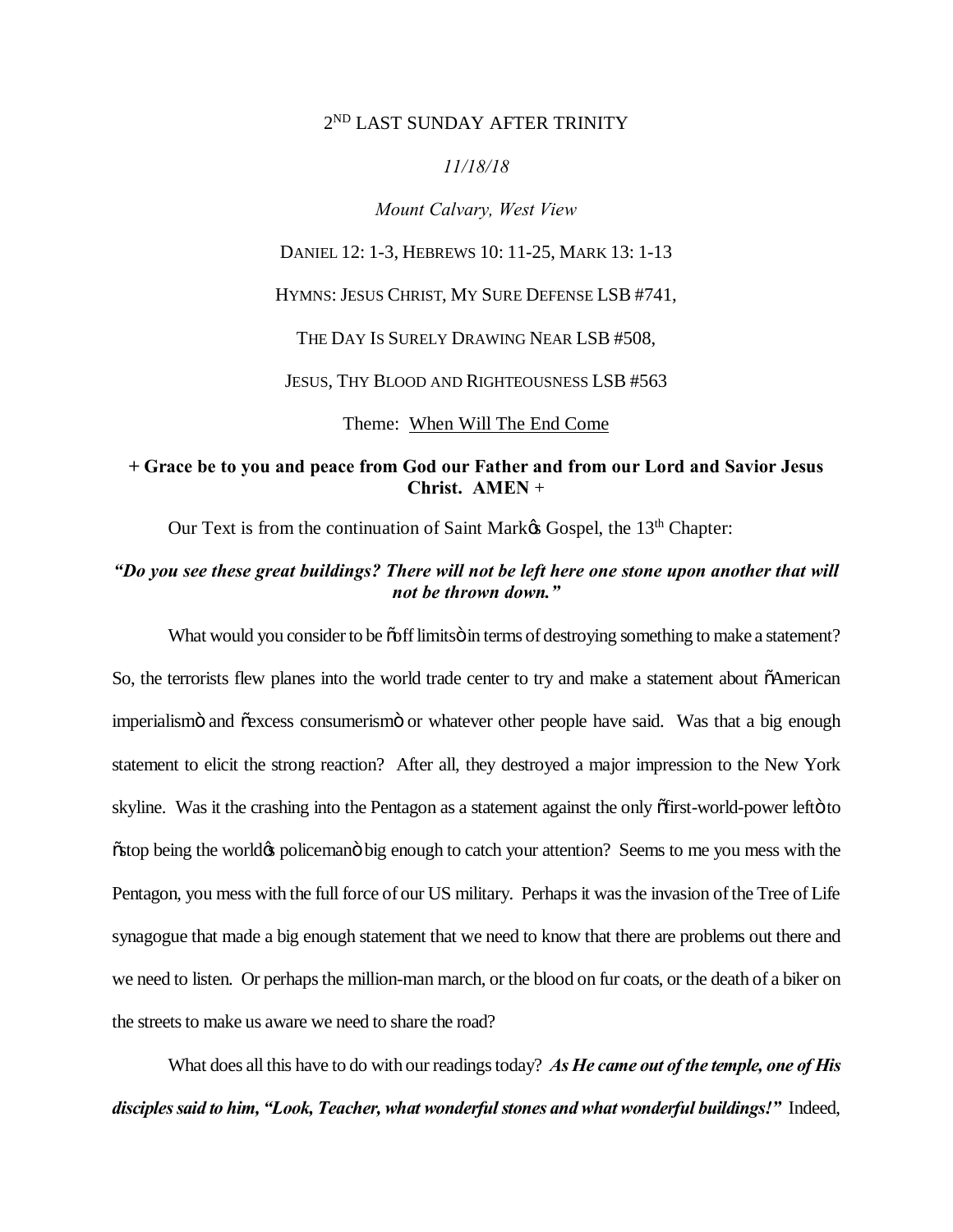from a worldly perspective it was a magnificent building. According to Josephus, The Temple built by Herod to take the place of that erected by the Jews under Zerubbabel and restored and embellished under Judas Maccabaeus, was a complex of buildings of which any nation might have been proud. Beginning in 20-19 B. C., the sanctuary had been rebuilt in about eighteen months, but it took forty-six years to finish all the buildings as planned by Herod; the last stones of the enclosures with their beautiful sculptured work were not put into place until the year 64 A.D. The disciples thus had good reasons for pointing out to Jesus some of the immense stones, and they could well admire the immense porticoes, with their slender Corinthian columns and the great central buildings, rising almost 180 feet over the Court of the Gentiles, its marble coping and golden ornaments making it by far the most conspicuous edifice in the entire city.

Jesus freely admits that the great size and the magnificence of the Temple are unquestioned, but He also knows, according to His prophetic wisdom, what terrible destruction and devastation would be worked here less than four decades from this moment in time. There will be those who care not a whit about the majesty, about the symbolism of the design to bring mange finite mind up to a heavenly revelation and meditation, about the very seat of Almighty God upon the altar therein, and there will be a destruction that has never been known before or since of such a great and mighty masterpiece and vision of Jewish religious life. So, the question now is, would this be enough to get your attention?

What attention is trying to be gotten? Well, the destruction of the temple will be God's wrath poured out due to unbelief and the rejection of the Messiah. Worse yet, there will be even greater destruction as the world continues. "*Many will come in my name, saying, 'I am he!' and they will lead many astray.*  $\ddot{\text{o}}$  Not only this, but,  $\ddot{\text{o}}$ *you* [will] *hear of wars and rumors of wars… nation will rise against nation, and kingdom against kingdom. There will be earthquakes in various places; there will be famines.* And it will not be just like the twin towers and the Pentagon, where we can say its not going to happen to me, but it will become personal,  $\tilde{\sigma}$ *For they will deliver you over to councils, and you will be* 

-2-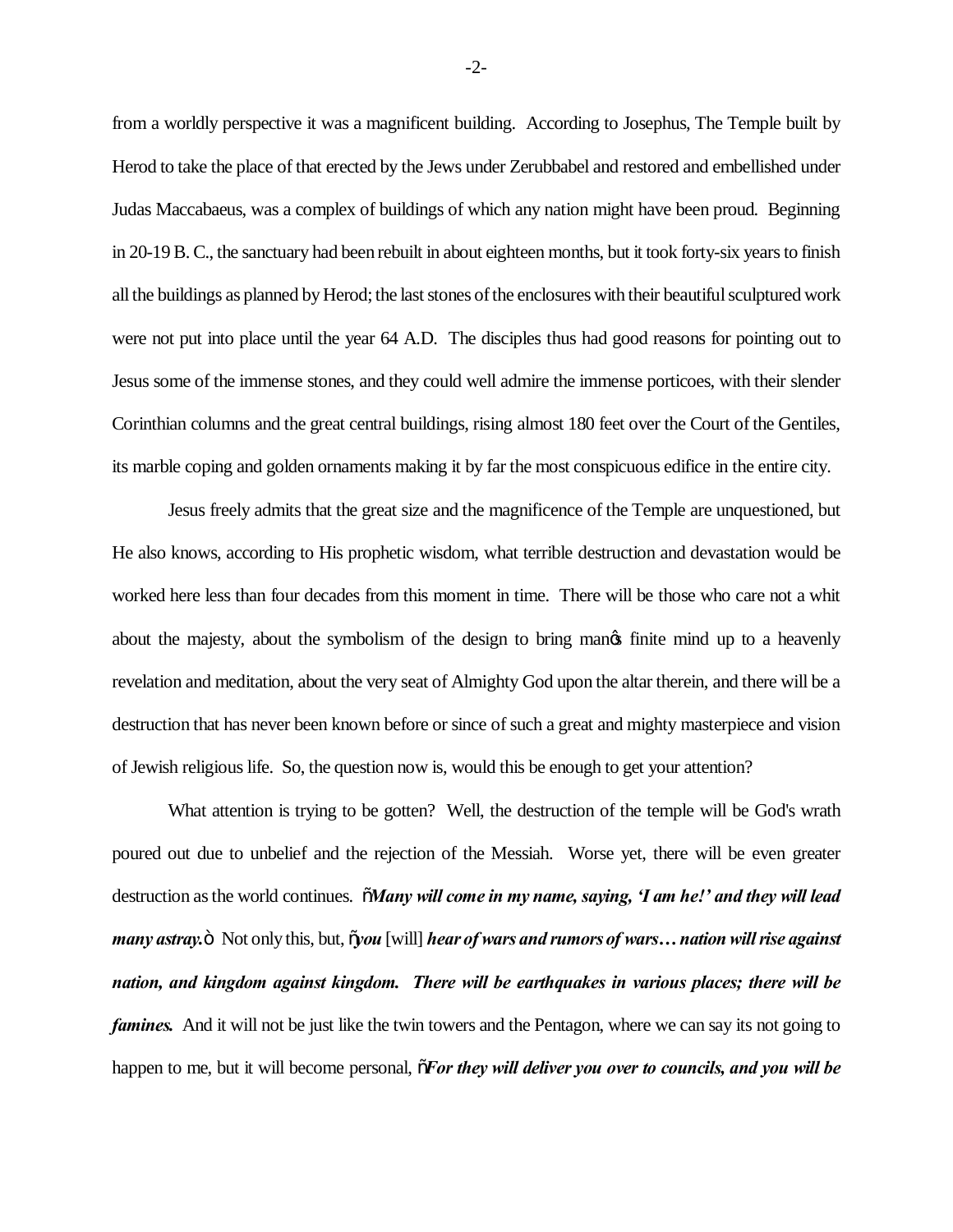*beaten in synagogues, and you will stand before governors and kings for my sake, to bear witness before them. Brother will deliver brother over to death, and the father his child, and children will rise against parents and have them put to death,*  $\ddot{\text{o}}$  yes, it will become very personal. It will be so personal that your very faith will be attacked. When all this comes crashing down upon you, will this be enough to get your attention and turn to God and be ready for the end? Oh, there is one more thing: "*These are but the beginning of the birth pains.* $\ddot{\text{o}}$ 

How can this be but the beginning? Because Jesus has not come yet. That is the difference between the 2nd-last Sunday and the Last Sunday of the Church year, we are still looking forward to the Second Coming of Jesus. Until He comes there is an opportunity to do something, so Jesus gives us a glimpse into the end of days, so that we can do the work necessary until the night comes when no man can work. It is the same message from way back in Daniel, when we were informed that the great Arch-Angel, Michael, will revel the end, and the separation of the sheep from the goats. (No, not Tom Brady, although that does give one pause i any commandment against deflated footballs? I think Obadiah speaks of such.) Until this happens, we have an opportunity to preach a salvation not of ourselves, but of Christ.

The destruction of the Temple was an opportunity to tell people,  $\delta$ No longer do you sacrifice innocent animals and plants for sins; the One Sent from the Father has come to take away your guilt and restore you fully to the Father! Jesus Christ has come and died as the final sacrifice for sins, and His body and blood shed upon that cross truly do forgive you all your sins and make you one with the Father! The temple is no more, for the Son is found not with brick and mortar, but with The Word and Sacraments! His greatest Temple is your body and the great throne is in your heart when you believe and are baptized into the One True Faith.<sup>"</sup> Head again the words to the Hebrews:  $\tilde{o}$ *Where there is forgiveness of these, there is no longer any offering for sin.*  $\ddot{\text{o}}$  With the great promise: *I will remember their sins and their*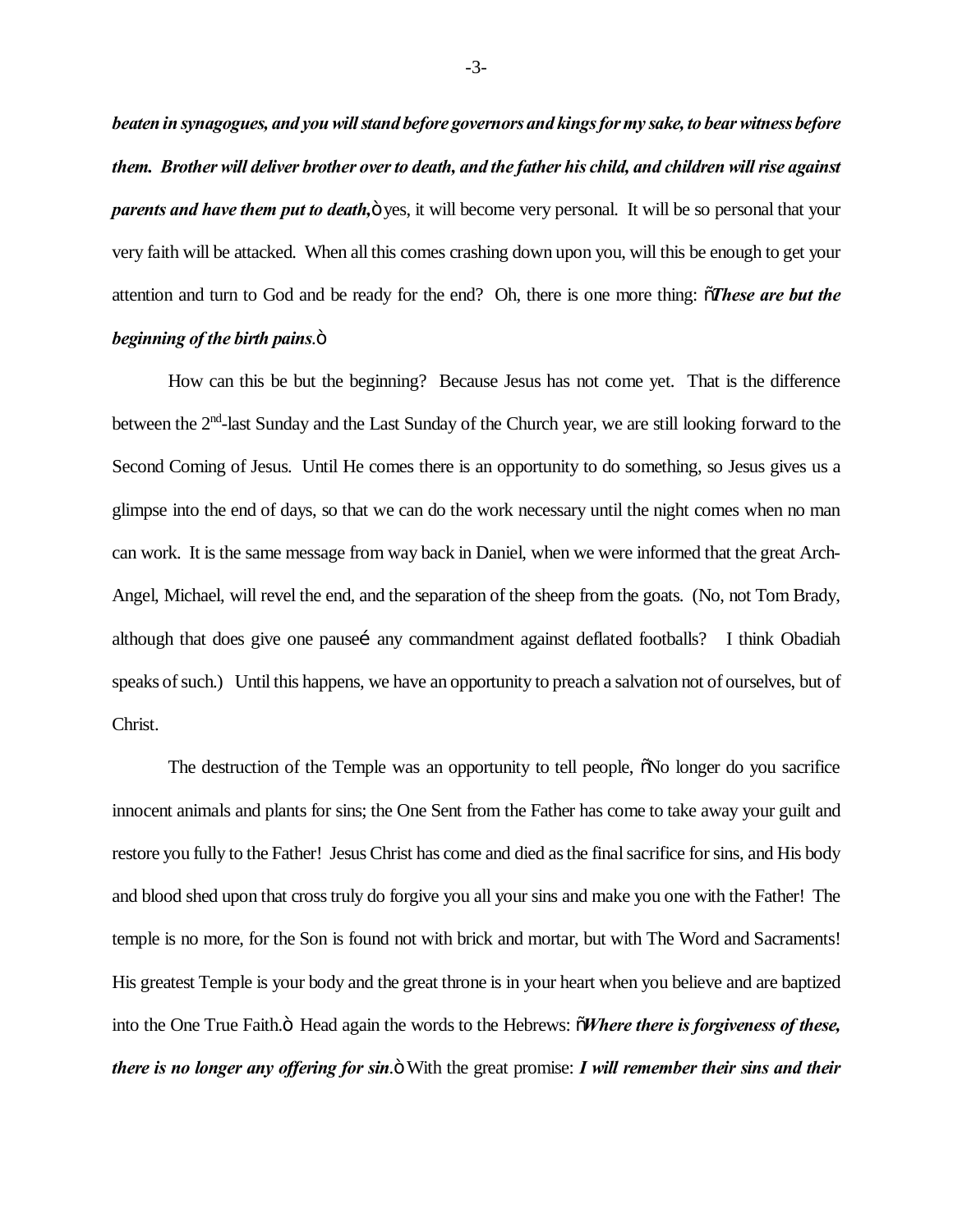#### *lawless deeds no more.*

Indeed, Jesus warns us to be on our guard, for the Gospel must be proclaimed. Many have surmised that until everybody has heard the Gospel, the end will not come. If that were true, then Jesus will never come for there will always be someone who has not heard the Gospel nor let His Kingdom come. However, there will *always* be an opportunity to preach Christ and His forgiveness, so be ready to do so. Even if you are standing before some unbeliever who is about to take your life; As some have said,  $\delta$  put a gun to your head. $\delta$  I must say, that is not really the best opportunity to have a clear mind and to speak eloquently, but here again, Jesus gives us a sweet Gospel to understand, "*Do not be anxious beforehand what you are to say, but say whatever is given you in that hour, for it is not you who speak, but the Holy Spirit.*" Truly if you believe, then the Words will come for the Holy Spirit will not leave you void but take the opportunity to reveal Christ and His Salvation. That is His promise to you, as long as you have life and breath.

Being in a state of Grace through your baptism allows you to look at this world, see its own demise at its own hand and say,  $\delta$ As lovely as this world is, I have a greater, far better, world to come in Christ Jesus my Lord." The baptismal faith you have bears this truth and you can rest secure in the faith that this world can never separate you from your Savior. Knowing this, it is easy to share a faith with those who do fret for the world's destruction and help them focus on the one to come. After all, as Martin Luther once penned,  $\delta$ There are only two days on my calendar...today and the day of judgment. $\delta$  Do not fear the end, my friends, but welcome the opportunities to share your comfort with those who need to hear. In our Triune God's Name, we pray. **AMEN.**

# + AND NOW MAY THE PEACE OF GOD WHICH SURPASSES ALL UNDERSTANDING KEEP YOUR HEARTS AND MINDS IN UNION WITH CHRIST JESUS OUR LORD.